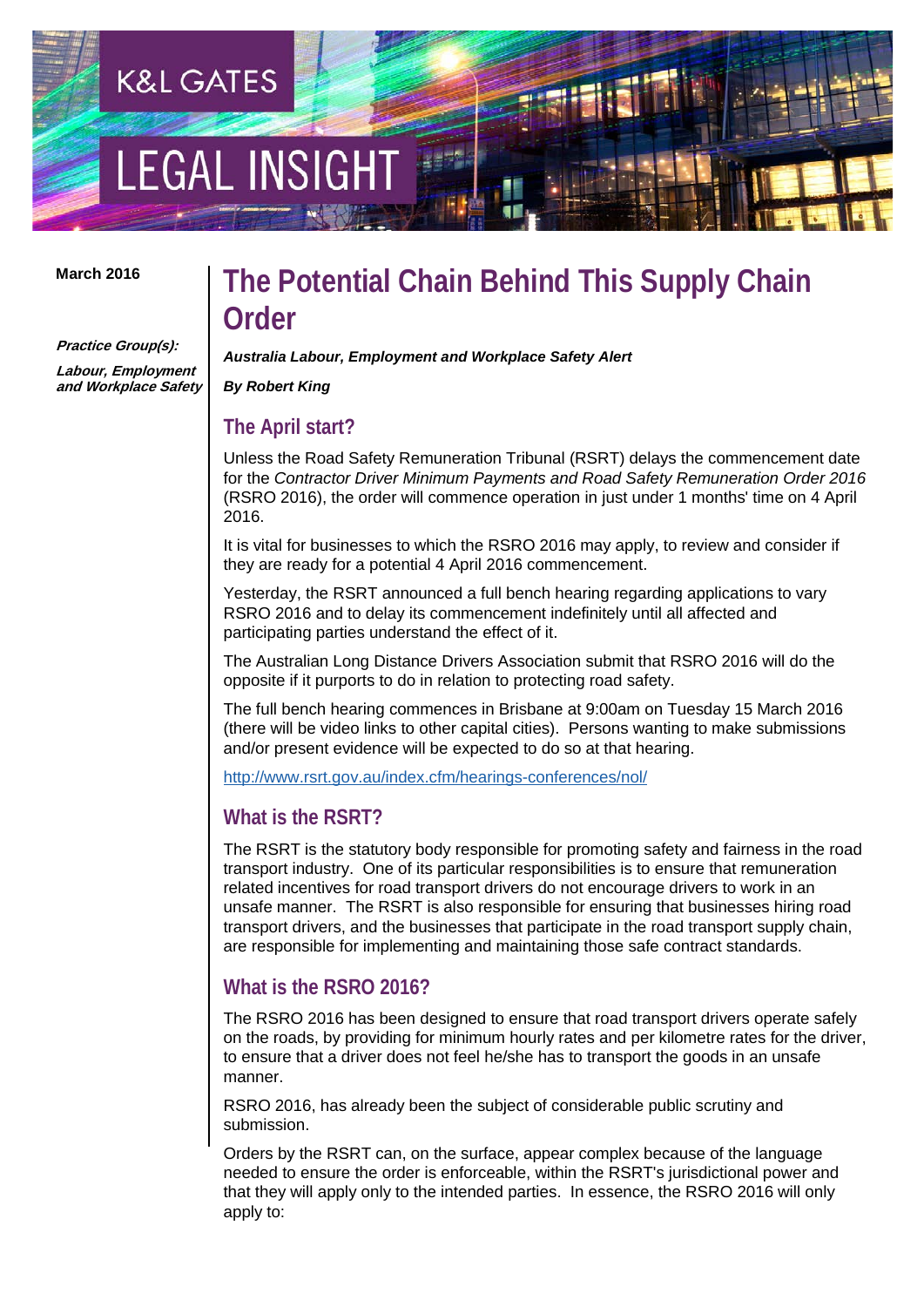### **K&L GATES**

### **The potential chain behind this supply chain order**

- *independent contractor drivers* (but there are exceptions if the driver is with a family run business in which the driver is both a director of the family run business as well as the driver, or if the driver is an immediate family member of a director);
- *road transport contracts* with independent contractor drivers if the contract is to transport:
	- o goods and wares or anything that is destined for sale by a supermarket chain
	- o goods being transported long distance, meaning interstate transport or for drivers engaged for a return journey of more than 500 km
- *the consignor and a consignee* of the goods being transported or an *intermediary* in the transport process, for example, an entity that warehouses the goods or wares being transported.

This means:

- if you are an entity that hires an independent contractor driver to transport goods or wares or are a consignor, consignee or intermediary of the goods or wares
- the goods or wares:
	- o will ultimately be sold through a supermarket chain (a supermarket chain is a business that operates five or more supermarkets)
	- o are transported interstate or as part of a return transport journey of more than 500 km then you are an entity to which RSRO 2016 will apply.

An entity to which RSRO 2016 applies must ensure that:

- the rates paid by the hirer to the independent contractor driver meets the minimum hourly rates and per kilometre rates set out in the RSRO 2016 (which are significantly higher than the relevant rates in the applicable modern awards)
- as a supply chain participant, the terms of your contract with another supply chain participant will not interfere with or impede the hirer from complying with the RSRO, for example, by having contractual delivery times that might encourage or require the driver to drive too many hours without a break
- the contract between a participant in the supply chain and the hirer has provisions to allow the supply chain participant to audit a hirer's contract with the driver or with other supply chain participants to confirm compliance.

### **What to do**

Before 4 April 2016, a business that may be a party to or participate in the supply chain for goods that are ultimately destined for sale by a supermarket chain or that are transported long distance, must:

- consider whether and to what extent they may be caught by RSRO 2016
- review their transport contracts with a transport hirer or another supply chain participant to ensure the terms of the contract will not impede or interfere with compliance
- review who they are hiring to identify those drivers covered by RSRO 2016 and ensure the pay rates are compliant with RSRO 2016